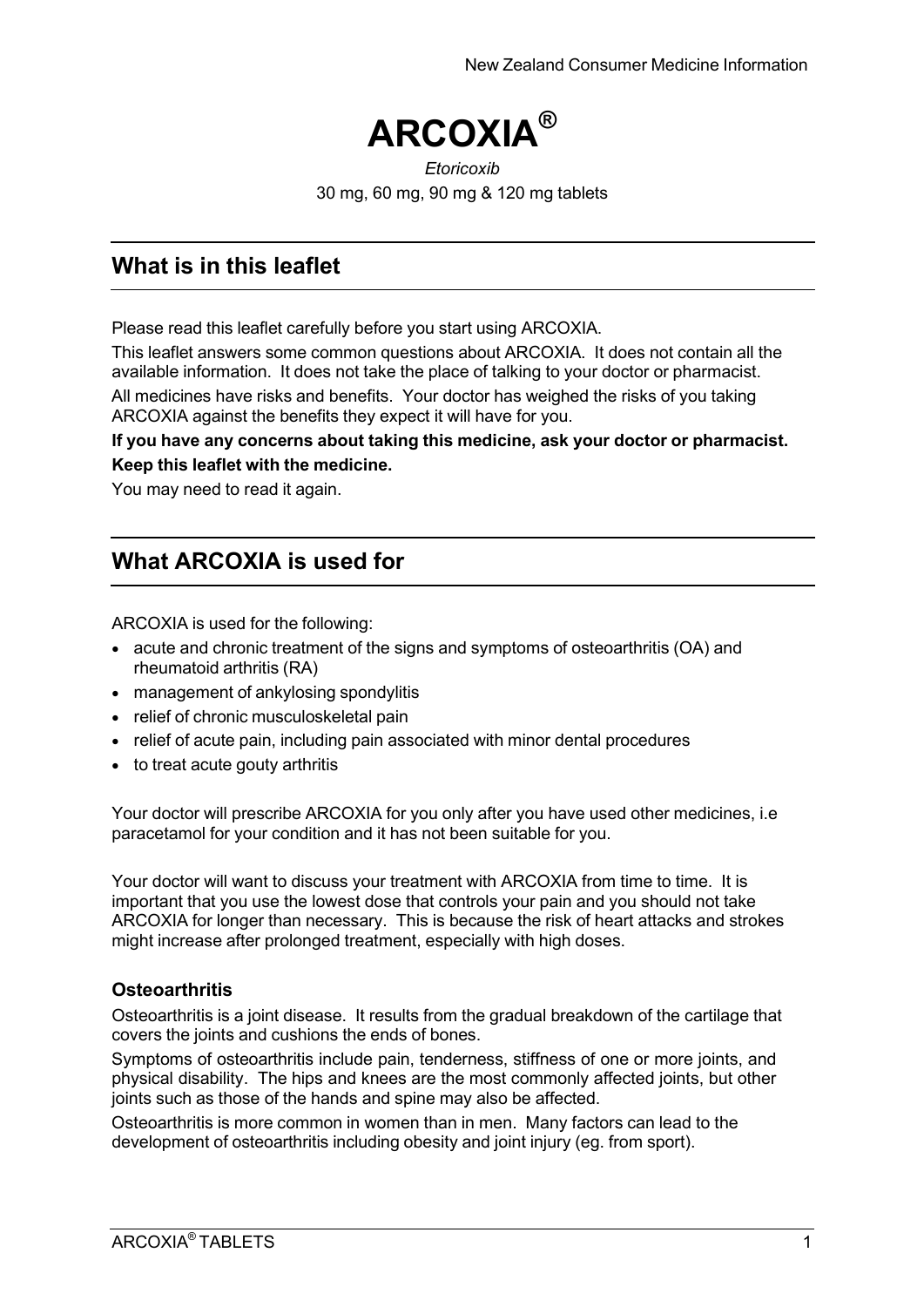### **Rheumatoid Arthritis**

Rheumatoid arthritis is a chronic disease that causes pain, stiffness, swelling and loss of function in the joints and inflammation in other body organs.

### **Ankylosing Spondylitis**

Ankylosing spondylitis is an inflammatory disease of the spine and large joints.

#### **Gout**

Gout is a disorder characterised by sudden, recurring attacks of pain and inflammation in one or more joints.

#### **How ARCOXIA works**

ARCOXIA belongs to a group of medicines called cyclooxygenase-2 (COX-2) specific inhibitors (also known as Coxibs).

The body produces two similar enzymes called COX-1 and COX-2. COX-1, among other functions, is involved with protecting the stomach, while COX-2 plays a role in joint inflammation and pain.

ARCOXIA reduces pain and inflammation by blocking COX-2, an enzyme in the body.

ARCOXIA does not block COX-1, the enzyme involved in protecting the stomach from ulcers.

Other anti-inflammatory medicines (NSAIDs) block both COX-1 and COX-2. ARCOXIA

relieves pain and inflammation with less risk of stomach ulcers compared to NSAIDs. However taking aspirin with ARCOXIA may reverse this benefit (see Before you take ARCOXIA, *Taking Other Medicines*).

In clinical studies, the risk of developing ulcers on ARCOXIA was lower than with NSAIDs. Some people developed ulcers whether they were taking ARCOXIA or placebo in these studies; however the rate was higher on ARCOXIA when compared to patients taking placebo.

If any of the following symptoms: shortness of breath, chest pains or ankle swelling appear or worsen, stop your treatment with ARCOXIA and consult a doctor, as soon as is practical.

If you have kidney, liver or heart disease, your doctor will want to appropriately keep a check on you.

If you develop any symptoms that could indicate a severe allergic reaction such as an inability to breathe or a serious skin reaction you must consult a doctor on an urgent basis.

Your doctor will want to discuss your treatment from time to time. It is important that you use the lowest dose that controls your pain and you should not take ARCOXIA for longer than necessary. This is because the risk of heart attacks and strokes might increase after prolonged treatment, especially with high doses.

ARCOXIA can increase blood pressure in some people, especially in high doses, and this could increase the risk of heart attacks and strokes. Your doctor will want to check your blood pressure from time to time, to make sure that it is safe to continue treatment.

#### **Your doctor may have prescribed ARCOXIA for another reason. Ask your doctor if you have any questions about why ARCOXIA has been prescribed for you.**

ARCOXIA is not addictive.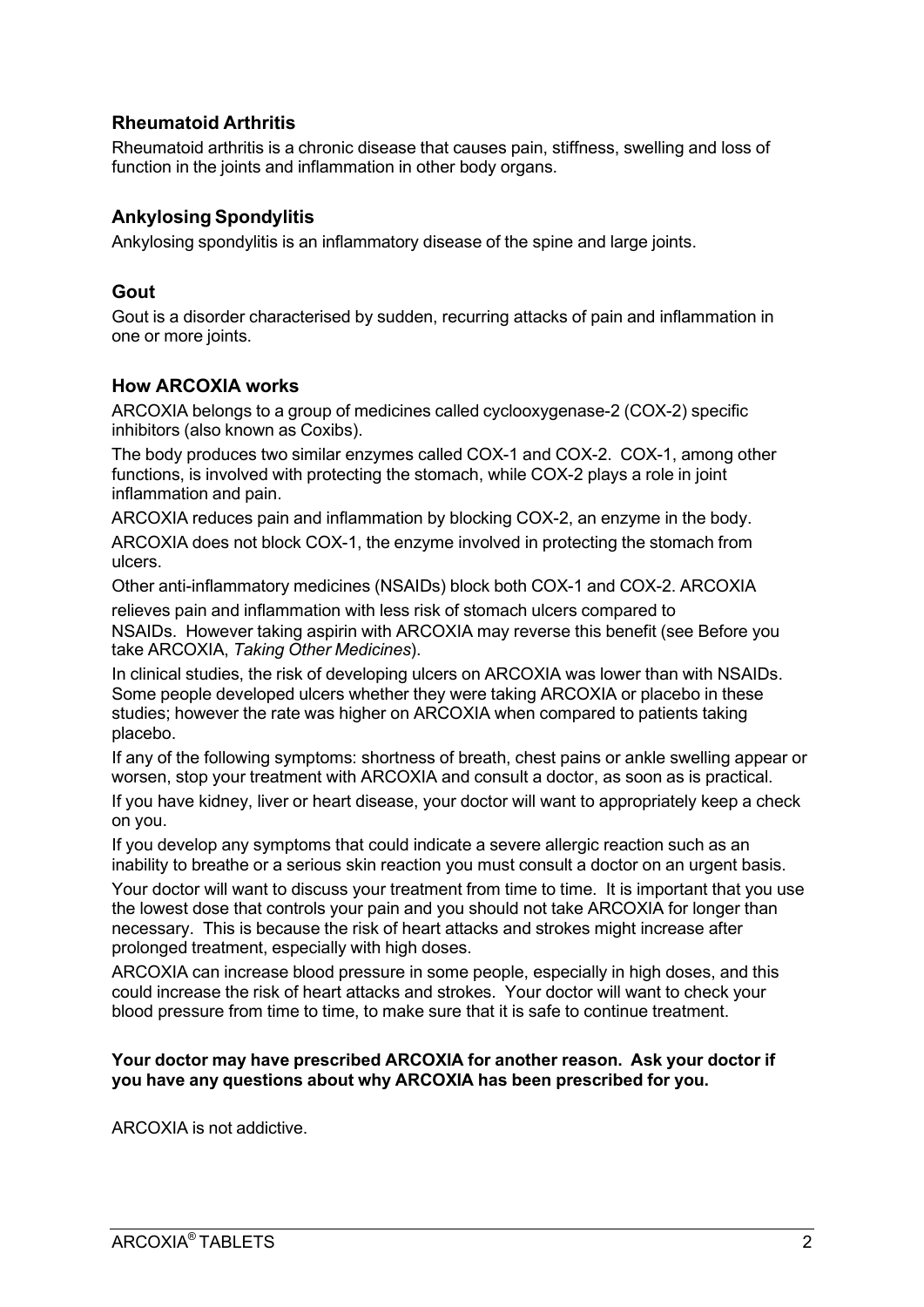## **Before you take ARCOXIA**

### *When you must not take it*

Do not take ARCOXIA if:

- **you have an allergy to ARCOXIA or any of the ingredients listed at the end of this leaflet**
- **you have taken aspirin or other anti-inflammatory medicines (commonly known as NSAIDs) before, which caused asthma, itchy swellings on the skin (hives), runny nose, or other allergic reactions**
- you have had heart failure, a heart attack, chest pain (angina), narrow or blocked arteries of the extremities (peripheral arterial disease), a stroke or mini stroke (TIA or transient ischaemic attack)
- you have high blood pressure that has not been controlled by treatment (check with your doctor or nurse if you are not sure whether your blood pressure is adequately controlled)
- you have had or are having major surgery on your heart or arteries
- you have serious liver disease
- you have a current stomach ulcer or bleeding in your stomach or intestines
- you have serious kidney disease
- **the packaging is torn or shows signs of tampering**
- **the expiry date on the pack has passed**

If you take this medicine after the expiry date has passed, it may not work.

#### **If you are not sure whether you should start taking ARCOXIA, talk to your doctor.**

ARCOXIA has not been adequately studied in children. Therefore, ARCOXIA should not be given to children.

ARCOXIA works equally well in older and younger adult patients. Adverse experiences may occur at a higher incidence in older patients compared to younger patients. If you are elderly (ie. over 65 years of age), your doctor will want to appropriately keep a check on you. No dosage adjustment is necessary for older patients.

## *Before you start to take it*

Tell your doctor if:

• **you are pregnant or intend to become pregnant.**

ARCOXIA should not be used from 20 weeks of pregnancy onwards because it may harm the foetus. If there is a need to consider using ARCOXIA during your pregnancy, your doctor will discuss with you the benefits and risks of using it.

• **you are breast-feeding or plan to breast-feed.**

It is not known if ARCOXIA passes into breast milk. You and your doctor should discuss whether you should stop breast-feeding or not take ARCOXIA.

- **you have or have had any medical conditions, especially the following:**
	- **history of angina, heart attack or a blocked artery in your heart**
	- narrow or blocked arteries of the extremities
	- kidney disease
	- liver disease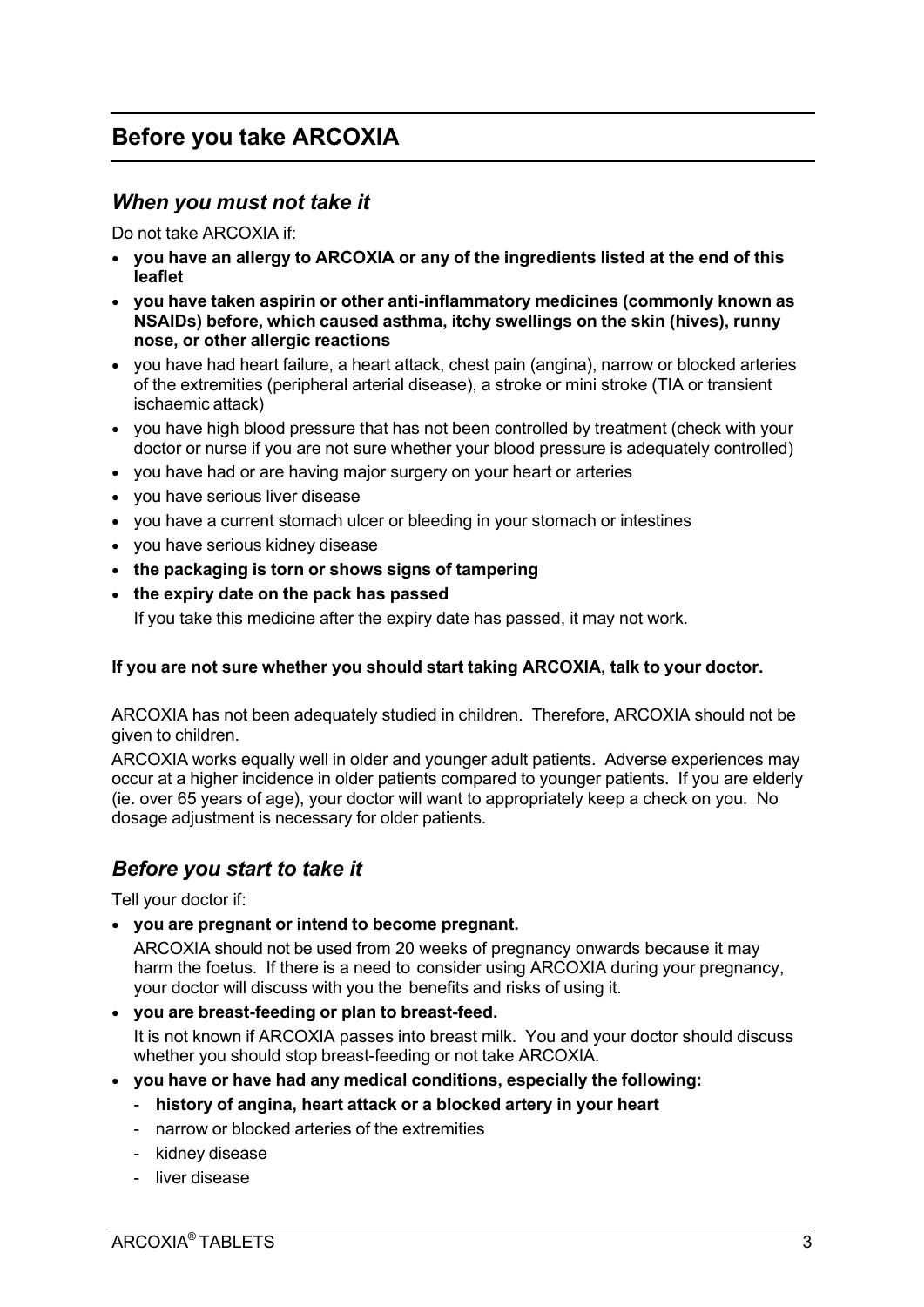- dehydration, for example by a prolonged bout of vomiting or diarrhoea
- **history of stomach bleeding or ulcers**
- **heart failure**
- **high blood pressure**
- swelling of the ankles, feet or legs due to fluid retention (also called oedema)
- **you have had an allergic reaction to aspirin or other anti-inflammatory medicines (commonly known as NSAIDs).**

Symptoms of an allergic reaction may include asthma, pinkish itchy swellings on the skin (hives), runny or blocked nose.

- **you have an infection.** If you take ARCOXIA while you have an infection, it may hide fever and may make you think, mistakenly, that you are better or that your infection is less serious than it might be.
- **you have any allergies to any other medicines or any other substances, such as foods, preservatives or dyes**
- you have a history of stroke or mini stroke
- you have conditions which increase your risk of coronary artery disease or atherosclerosis such as high blood pressure, diabetes, high cholesterol or smoking.

If you have not told your doctor about any of the above, tell them before you take any ARCOXIA.

## *Taking other medicines*

Tell your doctor if you are taking any other medicines, including medicines that you buy without a prescription from your pharmacy, supermarket or health food shop.

You should also tell any health professional.

Some medicines and ARCOXIA may interfere with each other. These include:

- warfarin, used to prevent blood clots
- rifampin (rifampicin), an antibiotic used to treat tuberculosis and other infections
- water/fluid pills (diuretics)
- ACE inhibitors and angiotensin receptor blockers, medicines used to lower high blood pressure or treat heart failure
- lithium, used to treat mood swings and some types of depression
- ethinyl oestradiol, used in some birth control pills
- conjugated estrogens used in some hormone replacement therapy
- methotrexate, used to treat arthritis and some types of cancer

These medicines may be affected by ARCOXIA or may affect how well it works. You may need different amounts of your medicine, or you may need to take different medicines.

#### **Some medicines should not be taken with ARCOXIA. These include:**

- non-steroidal anti-inflammatory medicines (NSAIDs), used to relieve pain, swelling, and other symptoms of inflammation
- aspirin when used regularly for conditions other than to prevent heart attack or stroke ARCOXIA can be taken with low dose aspirin.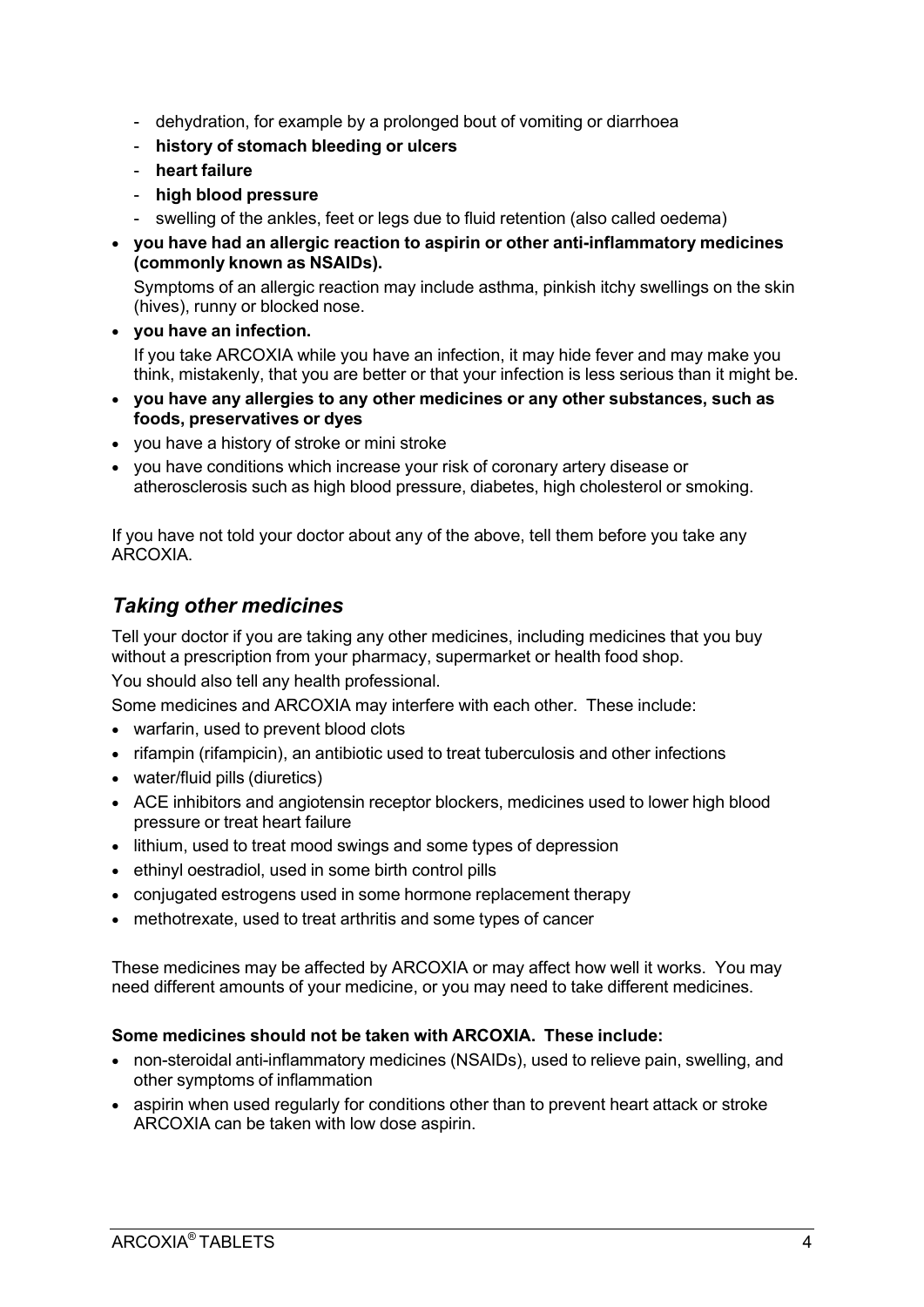#### **If you are currently taking low dose aspirin for the prevention of a heart attack or stroke, you should continue to do so unless specified by your Doctor. ARCOXIA cannot replace aspirin for this purpose.**

Your doctor or pharmacist has more information on medicines to be careful with or avoid while taking ARCOXIA.

## **How to take ARCOXIA**

### *How much to take*

Take ARCOXIA only when prescribed by your doctor.

For osteoarthritis, the recommended dose is 30 mg or 60 mg once a day.

For rheumatoid arthritis the recommended dose is 60 mg or 90 mg once a day.

For ankylosing spondylitis the recommended dose is 60 mg or 90 mg once a day.

For the relief of gout attacks and acute pain, the recommended dose is 120 mg once a day, which should only be used for the acute painful period.

For relief of short term pain after dental procedures, the recommended dose is 90 mg once a day, which should only be used during the painful period, to a maximum of 8 days treatment. For the relief of chronic musculoskeletal pain the recommended dose is 60 mg once a day.

Doses greater than those recommended for each condition have either not demonstrated additional efficacy or have not been studied. Therefore, the daily doses stated above for each condition should not be exceeded.

If you have mild liver disease, you should not take more than 60 mg a day. If you have moderate liver disease, you should not take more than 60 mg **every other day** or 30 mg a day.

**Follow all directions given to you by your doctor carefully.** They may differ from the information contained in this leaflet.

**If you do not understand the instructions on the box, ask your doctor or pharmacist for help.**

### **How to take it**

ARCOXIA comes as tablets. When taking the tablets, swallow them with a glass of water. Do not halve the tablet.

## *When to take it*

#### **Take your ARCOXIA at about the same time each day.**

Taking ARCOXIA at the same time each day will have the best effect. It will also help you remember when to take the dose.

It does not matter if you take ARCOXIA before or after food.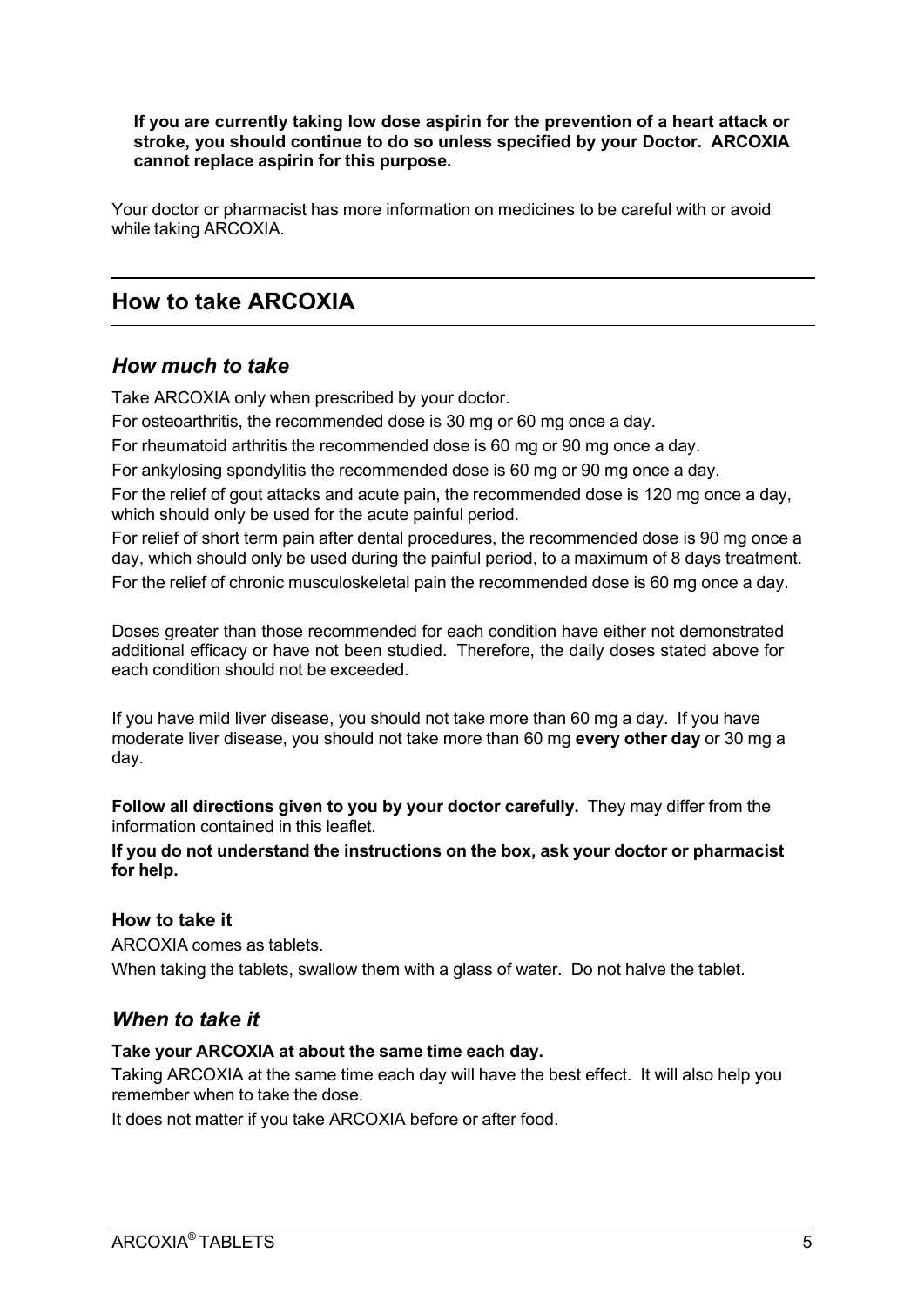## *How long to take it*

Do not use ARCOXIA for longer than your doctor says.

Your doctor will want to discuss your treatment from time to time. It is important that you use the lowest dose that controls your pain and you should not take ARCOXIA for longer than necessary. This is because the risk of heart attacks and strokes might increase after prolonged treatment, especially with high doses.

Depending on your condition, you may need to take ARCOXIA for a few days or for a longer period.

For arthritis ARCOXIA helps relieve your symptoms but it does not cure it. Continue taking ARCOXIA for as long as your doctor prescribes.

For the relief of gout attacks or other types of pain, ARCOXIA is usually only needed for a few days, limited to a maximum of 8 days treatment.

**If you are not sure how long to take ARCOXIA, talk to your doctor.**

## *If you forget to take it*

**If it is almost time for your next dose, skip the dose you missed and take your next dose when you are meant to. Otherwise, take it as soon as you remember, and then go back to taking your tablet(s) as you would normally.**

**If you are not sure whether to skip the dose, talk to your doctor or pharmacist.**

**Do not take a double dose to make up for the dose that you missed.**

**If you have trouble remembering to take your tablets, ask your pharmacist for some hints.**

## **While you are using ARCOXIA**

## *Things you must do*

**If you become pregnant while taking ARCOXIA, tell your doctor immediately.**

**If you get an infection while taking ARCOXIA, tell your doctor.** ARCOXIA may hide fever and may make you think, mistakenly, that you are better or that your infection is less serious than it might be.

#### **If you notice any of the following, tell your doctor immediately**

- vomiting blood or material that looks like coffee grounds
- bleeding from the back passage, black sticky bowel motions (stools), or bloody diarrhoea
- any symptoms that could indicate a severe allergic reaction such as inability to breathe. chest pains or ankle swelling or a serious skin reaction

These symptoms may occur without warning. Stop your treatment with ARCOXIA. You may need urgent medical attention.

#### **If you are about to be started on any new medicine, tell your doctor and pharmacist that you are taking ARCOXIA.**

## *Things you must not do*

Do not give ARCOXIA to anyone else, even if they have the same condition as you.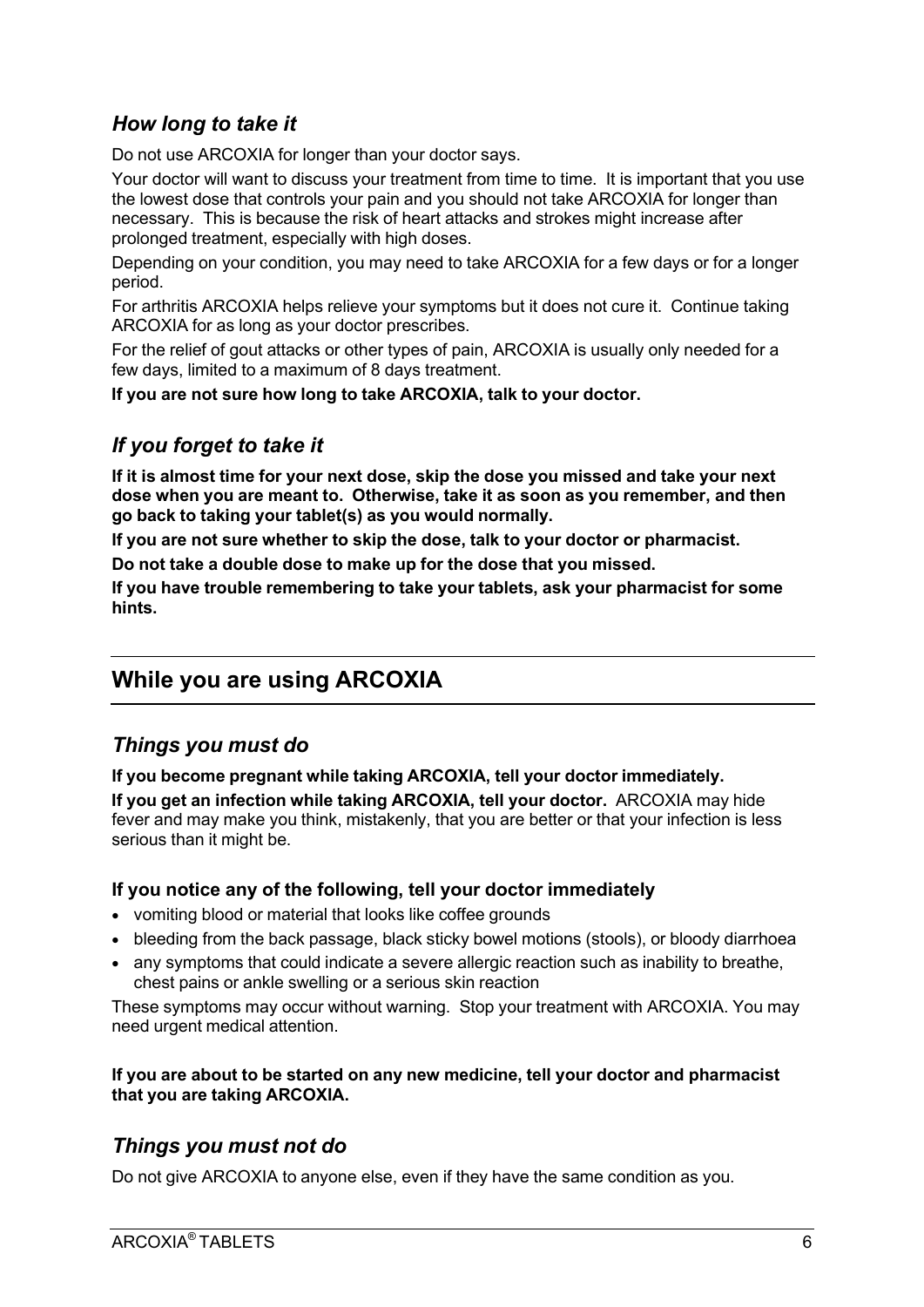## *Things to be careful of*

#### **Be careful driving or operating machinery until you know how ARCOXIA affects you.**

The effect of ARCOXIA on the ability to drive a car or operate machinery has not been studied, although it is thought to be unlikely to have any effect on these activities. However, as with many medicines, ARCOXIA may cause certain adverse effects in some people, including dizziness and tiredness. Make sure you know how you react to ARCOXIA before you drive a car or operate machinery.

### **Things that would be helpful for your osteoarthritis**

Some self- help measures suggested below may help your condition. Talk to your doctor or pharmacist about these measures and for more information.

- Exercise regular exercise can help reduce pain and disability from osteoarthritis by increasing muscle strength and reducing the load on joints, but it is important not to overdo it. Walking is good exercise, however, before starting any exercise, ask your doctor about the best kind of programme for you.
- Weight your doctor may suggest losing some weight to help reduce the strain on your joints. Some people may need a dietician's help to lose weight.
- Hot and cold treatments- These can help to relieve pain from arthritis, including hot and cold packs, or exercising in a warm water pool (hydrotherapy). Talk to your doctor or physiotherapist about the types of hot and cold treatments available that would be helpful for your condition.
- Using support devices- These may assist in coping with everyday tasks at home or help to relieve pain in certain joints. Ask a physiotherapist or occupational therapist for advice about joint protection, aids and special equipment.

## **In case of overdose**

## *If you take too much (overdose)*

**Immediately telephone your doctor or National Poisons Centre (telephone 0800 POISON or 0800 764 766), or go to accident and emergency at your nearest hospital, if you think that you or anyone else may have taken too much ARCOXIA.**

Do this even if there are no signs of discomfort or poisoning.

## **Side Effects**

#### **Tell your doctor or pharmacist as soon as possible if you do not feel well while you are taking ARCOXIA.**

ARCOXIA helps most people with arthritis, or other types of pain, but it may have unwanted adverse effects in a few people.

All medicines can have adverse effects. Sometimes they are serious, most of the time they are not. You may need medical treatment if you get some of the adverse effects.

**Ask your doctor or pharmacist to answer any questions you may have.**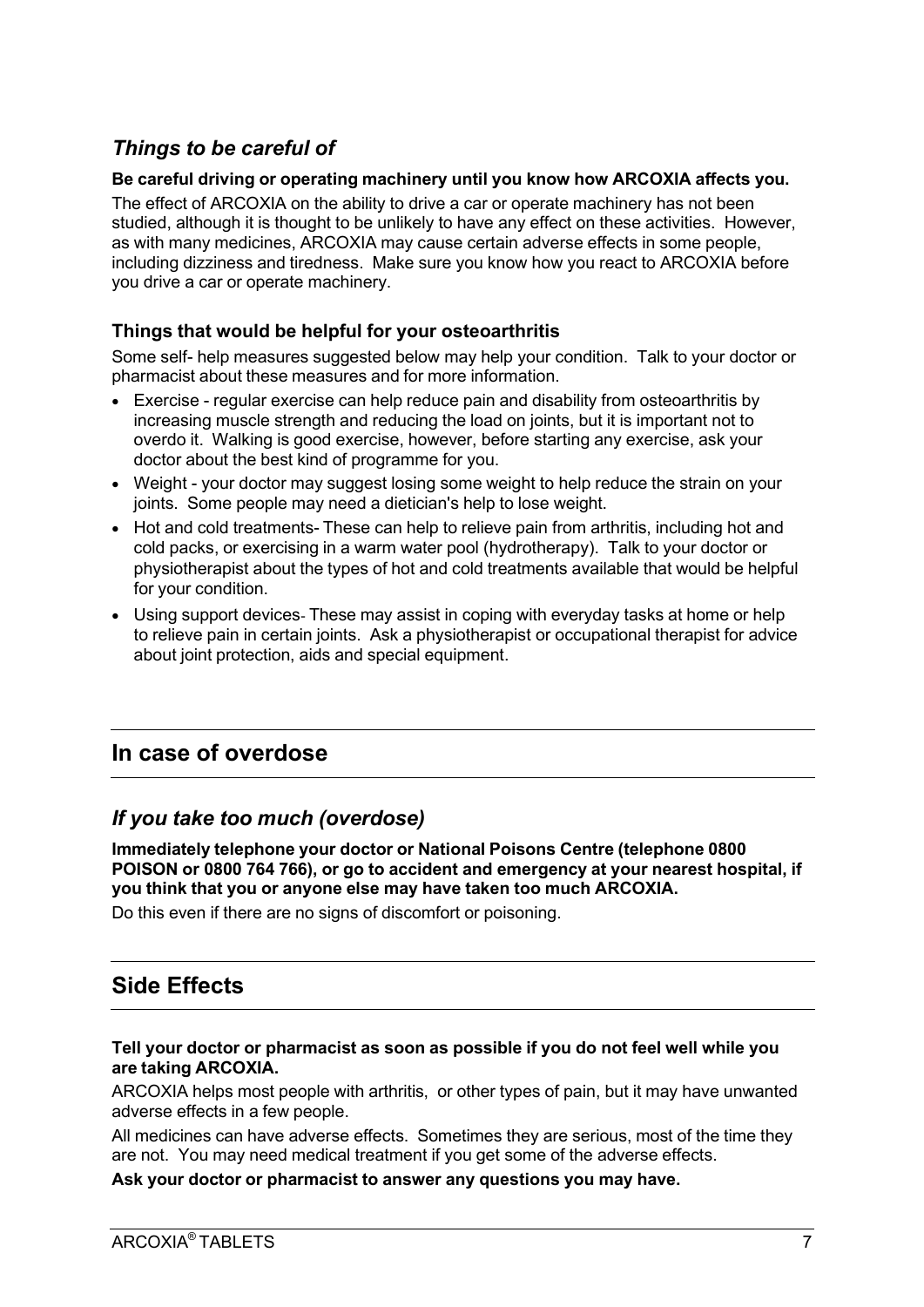## *Tell your doctor if you notice or have any of the following and they worry you:*

- feeling sick (nausea), vomiting
- heartburn, uncomfortable feeling or pain in the stomach, indigestion
- mouth ulcers
- diarrhoea
- swelling of the legs, ankles or feet
- high/increase in blood pressure
- headache, dizziness
- unusual tiredness or weakness
- difficulty sleeping (insomnia)
- signs of urinary tract infection, including painful burning when passing urine
- wheezing
- signs of an infection of the breathing passages, including runny nose, sore throat, cough
- changes in taste
- high levels of potassium in the blood
- feeling anxious
- depression
- restlessness
- drowsiness
- confusion
- seeing, feeling or hearing things that are not there
- blurred vision

These are the more common adverse effects of ARCOXIA.

## *Tell your doctor immediately if you notice any of the following:*

- skin rash or itchiness
- pinkish, itchy swellings on the skin, also called hives or nettlerash
- redness of the skin
- severe stomach pain
- passing little or no urine
- yellowing of the skin and/or eyes, also called jaundice
- a feeling of pain, tightness, pressure or heaviness in the chest (angina)
- increased tendency to bleed/bruise, or tendency to bleed for a longer period of time these may be symptoms of reduced platelets in your body
- severe pain and swelling following a dental extraction, "dry socket"

These may be serious adverse effects. Some of these may be symptoms of an allergic reaction to ARCOXIA. You may need urgent medical attention.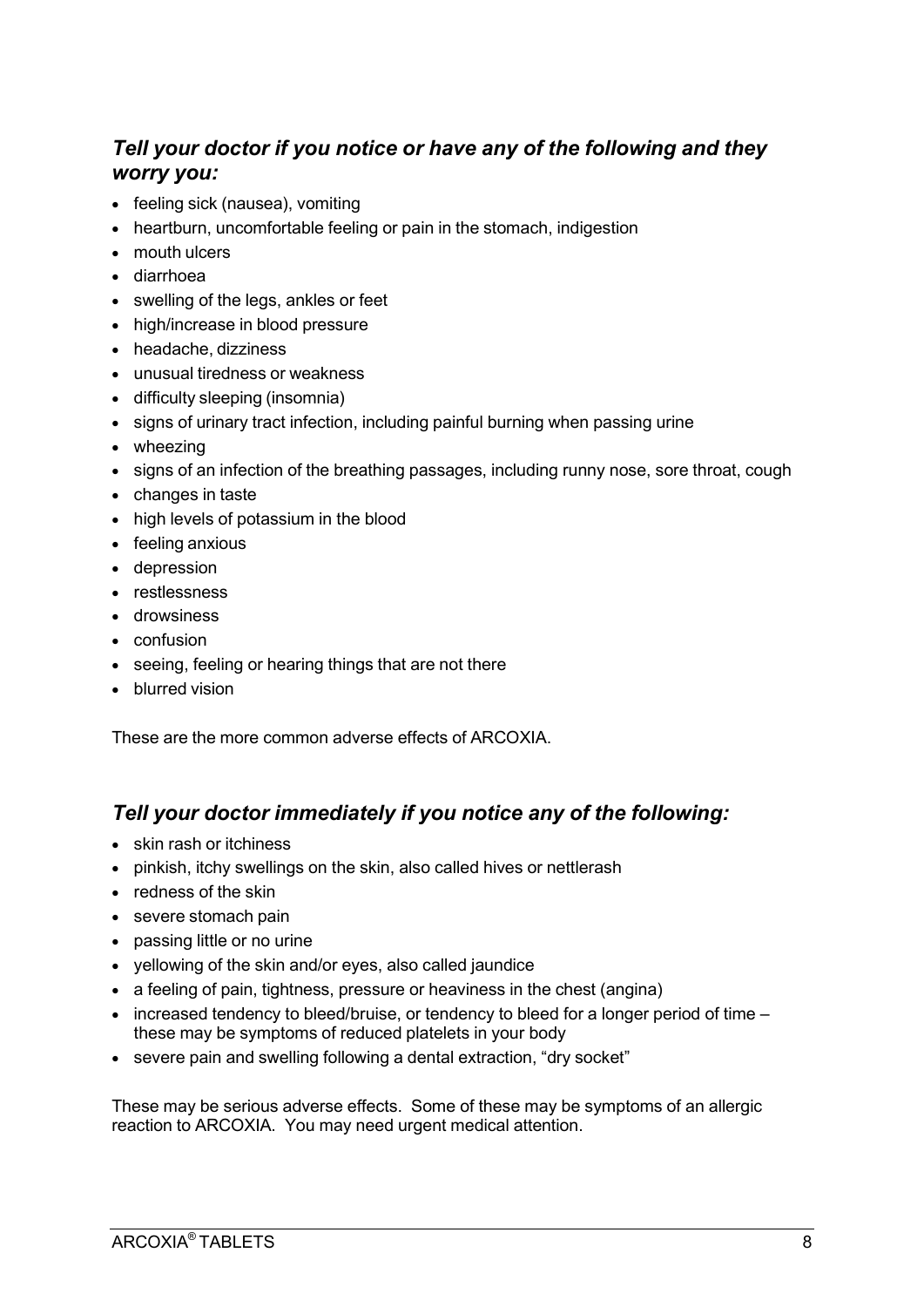## *If any of the following happen, stop taking ARCOXIA and tell your doctor immediately or go to Accident and Emergency at your nearest hospital:*

- swelling of the face, lips, mouth, throat or tongue which may cause difficulty in swallowing or breathing (hypersensitivity reactions, anaphylactic/anaphylactoid reactions including shock)
- shortness of breath, chest pain, and swelling of the feet or legs due to fluid build-up (which may be symptoms of heart failure)
- vomiting blood or material that looks like coffee grounds, bleeding from the back passage, black sticky bowel motions (stools), or bloody diarrhoea – these may be symptoms of bleeding stomach ulcers which may occur at any time during use and without warning
- shortness of breath, wheezing, or trouble breathing
- fast or irregular heart beats, also called palpitations (arrhythmia)
- rare skin condition with severe blisters and bleeding in the lips, eyes, mouth, nose and genitals
- liver disease including liver failure with symptoms such as loss of appetite, yellowing of the skin and eyes, and dark coloured urine

These may be serious adverse effects. You may need urgent medical attention.

#### **Other adverse effects not listed above may also occur in some patients. Tell your doctor if you notice any other effects.**

Do not be alarmed by this list of possible adverse effects. You may not experience any of them.

## **After using ARCOXIA**

### *Storage*

**Keep your tablets in the blister pack until it is time to take them.**

If you take the tablets out of the blister pack they may not keep well.

**Keep ARCOXIA in a cool dry place where the temperature stays below 30°C. Do not store it or any other medicine in the bathroom or near a sink.**

**Do not leave it in the car or on window sills.**

Heat and dampness can destroy some medicines.

**Keep it where children cannot reach it.**

A locked cupboard at least one-and-a-half metres above the ground is a good place to store medicines.

## *Disposal*

**If your doctor tells you to stop taking ARCOXIA, or the tablets have passed their expiry date, ask your pharmacist what to do with any that are left over.**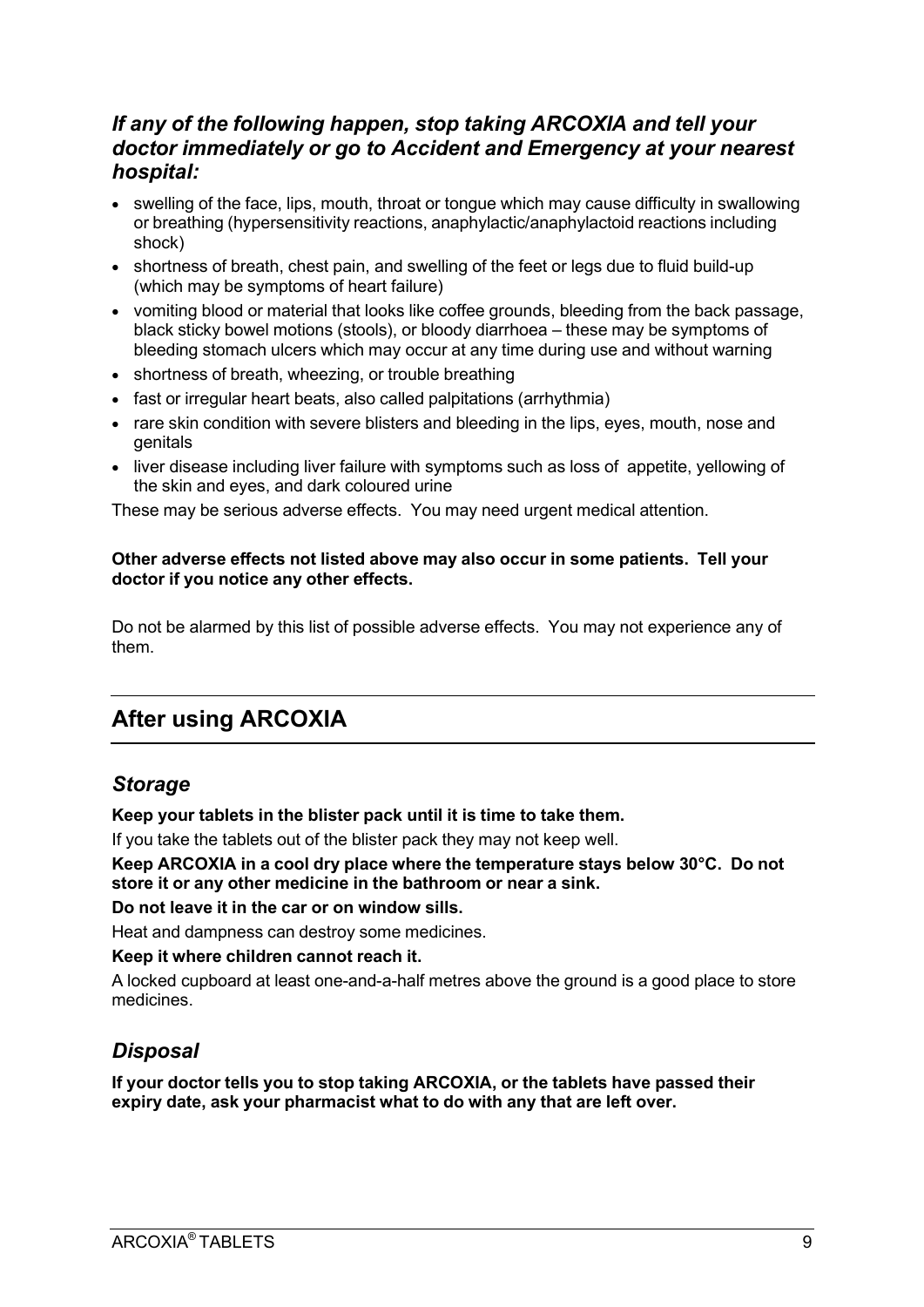## **Product description**

### *What it looks like*

ARCOXIA comes as four strengths of tablets:

- 30 mg tablet a blue green apple shaped biconvex film coated tablet debossed 101 on one side and ACX 30 on the other (not currently marketed in New Zealand).
- 60 mg tablet a dark green apple shaped biconvex film coated tablet debossed 200 on one side and ARCOXIA 60 on the other, and comes in boxes of 5 tablets (sample pack only not for sale) and 30 tablets.
- 90 mg tablet a white apple shaped biconvex film coated tablet debossed 202 on one side and ARCOXIA 90 on the other, and comes in boxes of 30 tablets.
- 120 mg tablet a pale green apple shaped biconvex film coated tablet debossed 204 on one side and ARCOXIA 120 on the other, and comes in boxes of 2 tablets (sample pack only not for sale) and 10 tablets.

## *Ingredients*

#### **Active ingredient:**

ARCOXIA 30 mg tablet contains 30 mg etoricoxib. ARCOXIA 60 mg tablet contains 60 mg etoricoxib. ARCOXIA 90 mg tablet contains 90 mg etoricoxib. ARCOXIA 120 mg tablet contains 120 mg etoricoxib.

#### **Inactive ingredients:**

- calcium hydrogen phosphate (anhydrous)
- microcrystalline cellulose
- lactose
- croscarmellose sodium
- hypromellose
- magnesium stearate
- carnauba wax
- titanium dioxide
- glycerol triacetate

The 30 mg, 60 mg and 120 mg tablets also contain yellow ferric oxide (iron oxide yellow CI77492) and indigo carmine lake (indigo carmine CI73015).

ARCOXIA does not contain gluten, sucrose, tartrazine or any other azo dyes.

## **Sponsor details**

ARCOXIA is supplied in New Zealand by:

Organon (New Zealand) Limited

Level 7, 36 Brandon Street

Wellington 6011

Tel: 0800 111 700